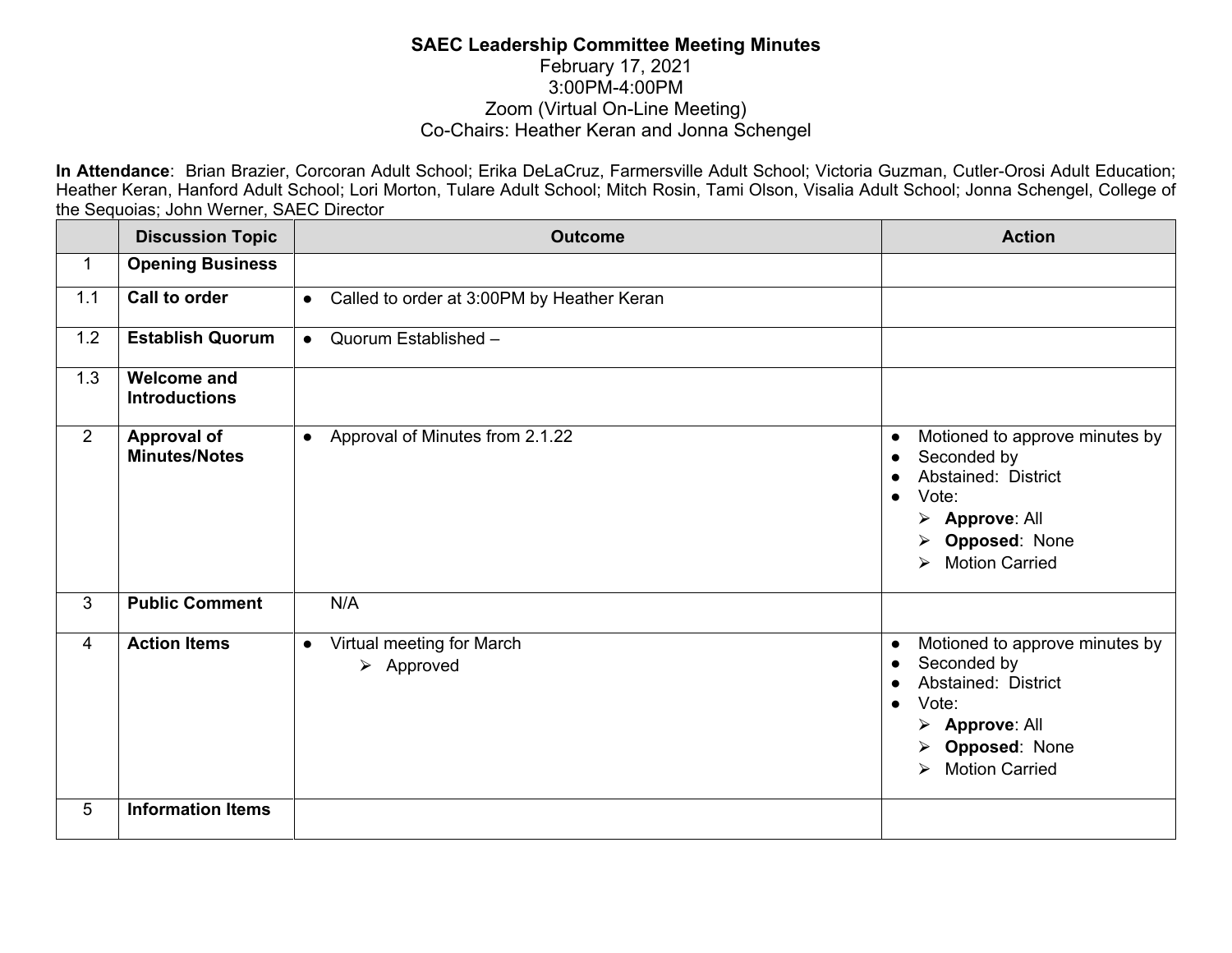| 5.1 | <b>SAEC Three Year</b><br>Plan 2022.25 -<br><b>John Werner and</b><br><b>Mitch Rosin</b> | • M. Rosin reviewed Three Year Plan Template in NOVA<br>$\triangleright$ Reviewed data and goal setting data needed from sites<br>M. Rosin to provide a list of needed data prior to in person<br>meetings in March<br>Added data in NOVA template will impact Three Plan<br>completion timeline<br>SAEC Board will need to meet in June to approve plan.<br>$\triangleright$ Site admins provide CIP goals to M. Rosin<br>• Scheduled in person visits with M. Rosin on 3/22 and 3/23 at VAS<br>$\triangleright$ J Werner sent out calendar invites during meeting |
|-----|------------------------------------------------------------------------------------------|---------------------------------------------------------------------------------------------------------------------------------------------------------------------------------------------------------------------------------------------------------------------------------------------------------------------------------------------------------------------------------------------------------------------------------------------------------------------------------------------------------------------------------------------------------------------|
| 5.3 | Deliverables-<br><b>Heather Keran</b>                                                    | <b>WIOA</b><br>$\bullet$<br>Continuous Improvement Plans due<br>➤<br>H. Keran reviewed caladulted org portal and submission<br>a.<br>process<br>https://www.cde.ca.gov/sp/ae/fg/wioa21.asp<br>Deliverables for 2021-22<br>⋗                                                                                                                                                                                                                                                                                                                                         |
| 5.4 | <b>CAEP - John</b><br>Werner                                                             | <b>CAEP Due Dates</b><br>https://caladulted.org/DueDates<br>➤                                                                                                                                                                                                                                                                                                                                                                                                                                                                                                       |
| 5.5 | <b>SAEC Navigator</b><br><b>Calendar</b><br><b>Modification for</b><br>2022.23           | J. Werner reviewed Connecting Adult's to Success: Evaluation of<br><b>Career Navigator Training Pilot</b><br>$\triangleright$ SAEC seeks to participate as a consortium in the pilot<br><b>Navigators Calendar Modification</b><br>$\triangleright$ J. Werner reviewed project status                                                                                                                                                                                                                                                                               |
| 5.6 | Professional<br><b>Development</b><br><b>Needs - Heather</b><br><b>Keran</b>             | SAEC Back to School PD need reviewed<br>$\bullet$<br>CAEP Provider PD opportunities reviewed (see agenda for links)<br>Edgenuity: tabled until 3.1.22 meeting                                                                                                                                                                                                                                                                                                                                                                                                       |
| 5.7 | John Werner out in<br><b>February</b>                                                    | John will be out February 25 to approximately March 20th<br>$\bullet$<br>> Will not be able to facilitate SAEC Board meeting on March 1st<br>Will make Heather the host for the meeting and let Brent and<br>Yolanda carry it                                                                                                                                                                                                                                                                                                                                       |
| 5.8 | <b>Reminders - John</b><br>Werner                                                        | Member Effectiveness Reports Schedule for 2021.22 fiscal year<br>> October - John will share a whole consortium report<br>> November 2021 - Hanford Adult, Tulare Adult<br>> December 2021 - Visalia Adult, Corcoran Adult<br>→ February 2022 – College of the Sequoias, Lindsay Adult<br>March 2022 - Cutler-Orosi, Farmersville<br>J. Werner shared master slide deck and instructions with                                                                                                                                                                       |